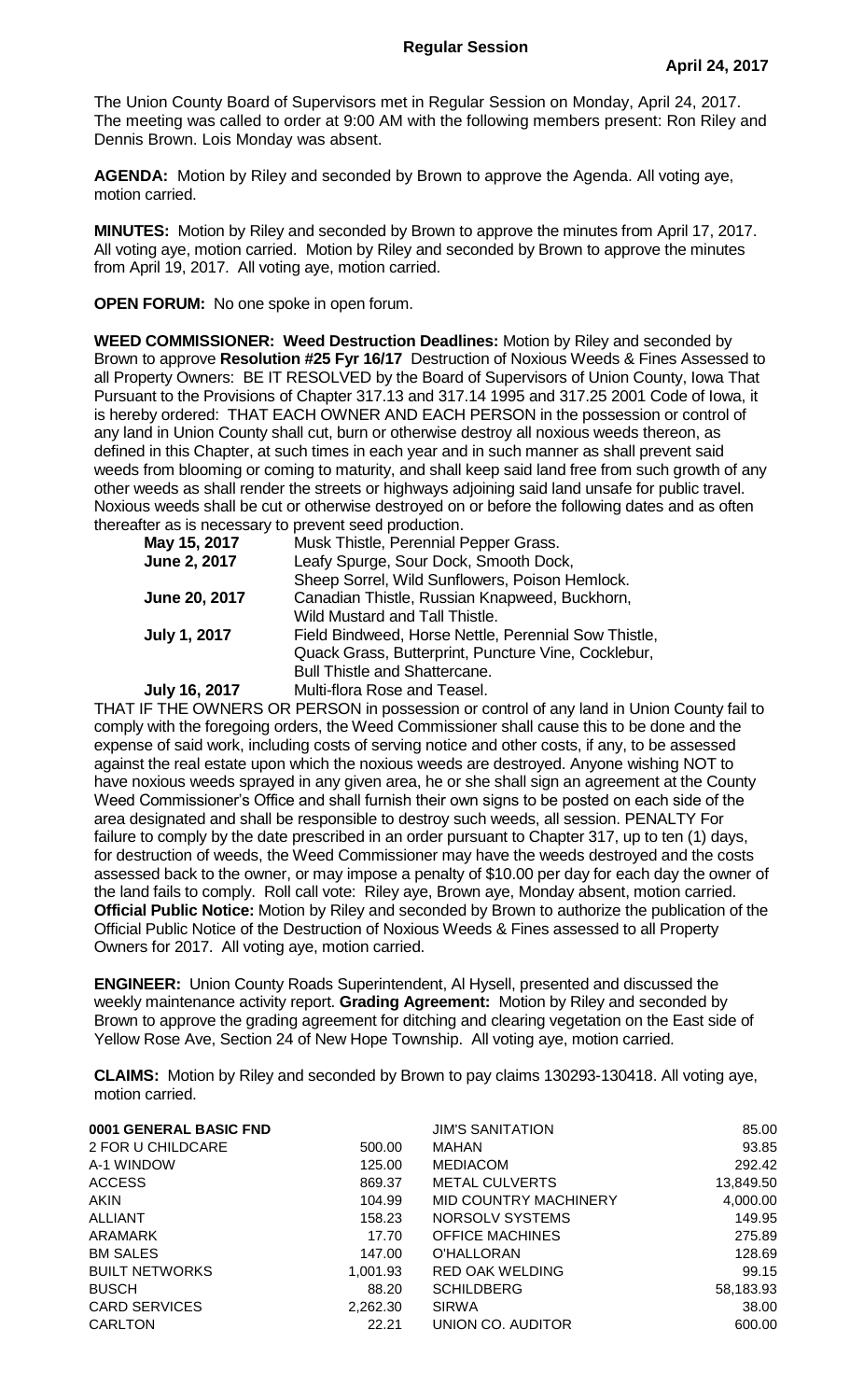| <b>CHAT</b>                                               | 255.76             | <b>WINDSTREAM</b><br><b>ZIEGLER</b>                        |
|-----------------------------------------------------------|--------------------|------------------------------------------------------------|
| <b>CLARKSMITH PHOTOGRAPHY</b><br><b>COEN'S FURNITURE</b>  | 294.25<br>245.00   | 0020 SECONDARY ROAD FND TTL:                               |
| <b>CONDUENT BUSINESS SRVS</b>                             | 56.25              |                                                            |
| <b>CRESTON MUNICIPAL UTILITIES</b>                        | 317.79             | <b>4000 EMRGENCY MANAGEMENT FND</b>                        |
| <b>F&amp;M BODY SHOP</b><br><b>GREATAMERICA</b>           | 90.70<br>129.34    | <b>AKIN</b><br><b>ALLIANT</b>                              |
| <b>HANSEN</b>                                             | 72.00              | <b>DUCKWORTH</b>                                           |
| <b>HAWKS</b>                                              | 682.70             | <b>FLYNN RENTAL</b>                                        |
| <b>HEARTLAND TIRE</b>                                     | 29.95              | <b>IA. HOMELAND SECURITY</b>                               |
| HY-VEE                                                    | 2,398.90           | <b>MEDIACOM</b>                                            |
| <b>ISSB</b>                                               | 9.63<br>80.00      | <b>TYLER INSURANCE</b>                                     |
| <b>JIM'S SANITATION</b><br><b>LEAF</b>                    | 131.07             | <b>4000 EMRGNCY MNGEMNT FND TTL:</b>                       |
| <b>LOVE</b>                                               | 450.00             | <b>4003 EMPOWERMENT</b>                                    |
| <b>MEDIACOM</b>                                           | 918.84             | ADAMS CO. EXTENSION                                        |
| <b>MEDICAP</b>                                            | 13.95              | <b>BEEDE</b>                                               |
| <b>MEYER LABORATORY</b><br><b>MILLER</b>                  | 51.95              | <b>BIRCHARD</b><br><b>CLARKE CO. PUBLIC HEALTH</b>         |
| <b>MOELLER</b>                                            | 108.50<br>100.00   | <b>CREATIVE BEGINNINGS</b>                                 |
| <b>NACVSO</b>                                             | 30.00              | <b>DISCOVERY KIDS</b>                                      |
| NIELSEN & ZIMMERMAN                                       | 500.00             | I THINK I CAN CHILD CARE                                   |
| <b>OFFICE MACHINES</b>                                    | 194.34             | <b>JOYFUL SPARKS</b>                                       |
| <b>PROVOST</b><br>RINGGOLD CO. SHERIFF                    | 1,364.42           | <b>MATURA</b><br>RINGGOLD CO. CHILD CARE                   |
| <b>SECURETECH</b>                                         | 7,480.00<br>385.00 | RINGGOLD CO. PUBLIC HEALTH                                 |
| <b>SHOPKO PHARMACY</b>                                    | 22.80              | SOUTHERN IA. TROLLEY                                       |
| SHRED-IT                                                  | 146.57             | <b>SWCC</b>                                                |
| <b>THATCHER</b>                                           | 144.00             | <b>TAYLOR CO. AG EXTENSION</b>                             |
| UNION CO. LEC FND                                         | 5,661.92           | TAYLOR CO. PUBLIC HEALTH                                   |
| 0001 GENERAL BASIC FND TTL:                               | 27,662.56          | TRINITY LUTHERAN PRESCHOOL<br><b>4003 EMPOWERMENT TTL:</b> |
| 0002 GENERAL SUPPLEMENTAL                                 |                    |                                                            |
| <b>ACCESS</b>                                             | 1,025.94           | <b>4004 LAW ENFORCEMENT CENTER</b>                         |
| <b>CAMPBELL</b>                                           | 59.85              | <b>ARAMARK</b>                                             |
| <b>CITY OF CRESTON</b><br>IA. SECRETARY OF STATE          | 9,636.05<br>92.43  | <b>JIM'S SANITATION</b><br><b>MEDIACOM</b>                 |
| <b>ISACA TREASURER</b>                                    | 100.00             | <b>MEYER LABORATORY</b>                                    |
| THOMSON REUTERS- WEST                                     | 385.00             | <b>VERIZON</b>                                             |
| <b>TYLER TECH</b>                                         | 18,039.82          | <b>WILLIAMS</b>                                            |
| YOUTH EMERGENCY SERV &                                    | 1,306.20           | <b>4004 LAW ENFORCMNT CNTR TTL:</b>                        |
| <b>SHELTER</b><br>0002 GEN SUPPLEMENTAL TTL:              | 30,645.29          |                                                            |
|                                                           |                    | <b>4100 CO. ASSESSMENT EXPENSE</b>                         |
| 0010 MH-DD SERVICES FND                                   |                    | <b>BANKERS LEASING</b>                                     |
| SOUTHERN HILLS REGIONAL MH                                | 255,568.00         | <b>MAIL SERVICES</b>                                       |
| 0010 MH-DD SERVICES FND TTL:                              | 255,568.00         | <b>MEDIACOM</b><br>4100 CO. ASSESSMENT EXPNSE TTL:         |
| 0011 RURAL SERVICES BASIC                                 |                    |                                                            |
| <b>ABEL</b>                                               | 500.00             | <b>4150 SOUTHERN HILLS REGION</b>                          |
| <b>ALLIANT</b>                                            | 40.47              | ADAIR CO. HOSPITAL                                         |
| <b>BANKERS LEASING</b><br><b>ENVIRNMNTL SYSTMS RESRCH</b> | 38.36<br>400.00    | <b>AISTROPE</b><br>CARE                                    |
| <b>GRMC</b>                                               | 800.50             | <b>CHOICE</b>                                              |
| IA. PRISON INDUSTRIES                                     | 437.25             | <b>COUNTRY CARE CENTER</b>                                 |
| <b>MEDIACOM</b>                                           | 73.13              | <b>CROSSROADS</b>                                          |
| <b>OFFICE MACHINES</b>                                    | 45.25              | IA. FOCUS                                                  |
| <b>STATE HYGIENIC LAB</b><br>0011 RURL SRVICS BASIC TTL:  | 47.00<br>2,381.96  | <b>KENYON &amp; NIELSEN</b><br><b>NEW HORIZONS</b>         |
|                                                           |                    | <b>NISHNA PRODUCTIONS</b>                                  |
| 0020 SECONDARY ROAD FND                                   |                    | <b>NOSEKABEL</b>                                           |
| <b>AGRILAND</b>                                           | 19,211.85          | PURSUIT OF INDEPENDENCE                                    |
| <b>AGRIVISION</b>                                         | 9.06               | <b>RAY</b>                                                 |
| <b>AKIN</b><br><b>ALLIANT</b>                             | 50.93<br>221.26    | SOUTHERN IA RESOURCE FAMILIES<br>SOUTHERN IA. TROLLEY      |
| ARAMARK                                                   | 234.75             | SOUTHWEST IA. PLANNING COUNCL                              |
| <b>ASPHALT PAVING</b>                                     | 60.00              | <b>UNION CO. SHERIFF</b>                                   |
| AUDIOLOGICAL SERVICES                                     | 21.00              | <b>4150 SOUTHERN HILLS REGION TTL:</b>                     |
| <b>BANKERS LEASING</b>                                    | 124.03             |                                                            |
| <b>BUILT NETWORKS</b><br><b>CITY OF LORIMOR</b>           | 1,286.73<br>28.00  | <b>4960 SANITARY LANDFILL</b><br><b>CHAT MOBILITY</b>      |
| <b>CRESTON FARM &amp; HOME</b>                            | 142.93             | TREASURER STATE OF IA.                                     |
| <b>FASTENAL</b>                                           | 56.16              | <b>4960 SANITARY LANDFILL TTL:</b>                         |
| <b>G&amp;K SERVICES</b>                                   | 48.20              |                                                            |

| <b>CHAT</b>                                       | 255.76            | <b>WINDSTREAM</b>                           | 67.60            |
|---------------------------------------------------|-------------------|---------------------------------------------|------------------|
| <b>CLARKSMITH PHOTOGRAPHY</b>                     | 294.25            | <b>ZIEGLER</b>                              | 87.49            |
| <b>COEN'S FURNITURE</b>                           | 245.00            | 0020 SECONDARY ROAD FND TTL:                | 153,113.70       |
| CONDUENT BUSINESS SRVS                            | 56.25             |                                             |                  |
| <b>CRESTON MUNICIPAL UTILITIES</b>                | 317.79            | <b>4000 EMRGENCY MANAGEMENT FND</b>         |                  |
| <b>F&amp;M BODY SHOP</b>                          | 90.70             | <b>AKIN</b>                                 | 89.87            |
| <b>GREATAMERICA</b>                               | 129.34            | <b>ALLIANT</b>                              | 633.39           |
| <b>HANSEN</b>                                     | 72.00             | <b>DUCKWORTH</b>                            | 96.33            |
| <b>HAWKS</b>                                      | 682.70            | <b>FLYNN RENTAL</b>                         | 11,291.00        |
| <b>HEARTLAND TIRE</b>                             | 29.95             | IA. HOMELAND SECURITY                       | 537.88           |
| HY-VEE                                            | 2,398.90          | <b>MEDIACOM</b>                             | 142.17           |
| ISSB                                              | 9.63              | <b>TYLER INSURANCE</b>                      | 982.00           |
| <b>JIM'S SANITATION</b>                           | 80.00             | 4000 EMRGNCY MNGEMNT FND TTL:               | 13,772.64        |
| LEAF                                              | 131.07            |                                             |                  |
| LOVE                                              | 450.00            | <b>4003 EMPOWERMENT</b>                     |                  |
| <b>MEDIACOM</b>                                   | 918.84            | ADAMS CO. EXTENSION                         | 1,400.00         |
| <b>MEDICAP</b>                                    | 13.95             | <b>BEEDE</b>                                | 1,000.00         |
| <b>MEYER LABORATORY</b>                           | 51.95             | <b>BIRCHARD</b>                             | 400.00           |
| MILLER                                            | 108.50            | CLARKE CO. PUBLIC HEALTH                    | 433.12           |
| <b>MOELLER</b>                                    | 100.00            | <b>CREATIVE BEGINNINGS</b>                  | 300.00           |
| <b>NACVSO</b>                                     | 30.00             | <b>DISCOVERY KIDS</b>                       | 1,012.00         |
| NIELSEN & ZIMMERMAN                               | 500.00            | I THINK I CAN CHILD CARE                    | 5,000.00         |
| OFFICE MACHINES                                   | 194.34            | <b>JOYFUL SPARKS</b>                        | 450.00           |
| <b>PROVOST</b>                                    | 1,364.42          | <b>MATURA</b>                               | 2,180.34         |
| RINGGOLD CO. SHERIFF                              | 7,480.00          | RINGGOLD CO. CHILD CARE                     | 825.00           |
| <b>SECURETECH</b>                                 | 385.00            | RINGGOLD CO. PUBLIC HEALTH                  | 3,441.13         |
| SHOPKO PHARMACY                                   | 22.80             | SOUTHERN IA. TROLLEY                        | 63.00            |
| SHRED-IT                                          | 146.57            | <b>SWCC</b>                                 | 8,709.77         |
| THATCHER                                          | 144.00            | TAYLOR CO. AG EXTENSION                     | 5,267.98         |
| UNION CO. LEC FND                                 | 5,661.92          | TAYLOR CO. PUBLIC HEALTH                    | 943.27           |
| 0001 GENERAL BASIC FND TTL:                       | 27,662.56         | TRINITY LUTHERAN PRESCHOOL                  | 1,222.00         |
|                                                   |                   | <b>4003 EMPOWERMENT TTL:</b>                | 32,647.61        |
| 0002 GENERAL SUPPLEMENTAL                         |                   |                                             |                  |
| ACCESS<br><b>CAMPBELL</b>                         | 1,025.94<br>59.85 | <b>4004 LAW ENFORCEMENT CENTER</b>          |                  |
| <b>CITY OF CRESTON</b>                            | 9,636.05          | <b>ARAMARK</b><br><b>JIM'S SANITATION</b>   | 29.20<br>110.00  |
| IA. SECRETARY OF STATE                            | 92.43             | <b>MEDIACOM</b>                             | 135.90           |
| <b>ISACA TREASURER</b>                            | 100.00            | MEYER LABORATORY                            | 51.95            |
| THOMSON REUTERS-WEST                              | 385.00            | <b>VERIZON</b>                              | 440.11           |
| TYLER TECH                                        | 18,039.82         | <b>WILLIAMS</b>                             | 62.46            |
| YOUTH EMERGENCY SERV &                            | 1,306.20          | <b>4004 LAW ENFORCMNT CNTR TTL:</b>         | 829.62           |
| <b>SHELTER</b>                                    |                   |                                             |                  |
| 0002 GEN SUPPLEMENTAL TTL:                        | 30,645.29         |                                             |                  |
|                                                   |                   | 4100 CO. ASSESSMENT EXPENSE                 |                  |
| 0010 MH-DD SERVICES FND                           |                   | <b>BANKERS LEASING</b>                      | 115.15           |
| SOUTHERN HILLS REGIONAL MH                        | 255,568.00        | <b>MAIL SERVICES</b>                        | 2,803.96         |
| 0010 MH-DD SERVICES FND TTL:                      | 255,568.00        | <b>MEDIACOM</b>                             | 117.69           |
|                                                   |                   | 4100 CO. ASSESSMENT EXPNSE TTL:             | 3,036.80         |
| <b>0011 RURAL SERVICES BASIC</b>                  |                   |                                             |                  |
| ABEL                                              | 500.00            | <b>4150 SOUTHERN HILLS REGION</b>           |                  |
| <b>ALLIANT</b>                                    | 40.47             | ADAIR CO. HOSPITAL                          | 861.00           |
| <b>BANKERS LEASING</b>                            | 38.36             | <b>AISTROPE</b>                             | 65.00            |
| ENVIRNMNTL SYSTMS RESRCH                          | 400.00            | CARE                                        | 7,500.00         |
| <b>GRMC</b>                                       | 800.50            | <b>CHOICE</b>                               | 2,091.88         |
| IA. PRISON INDUSTRIES                             | 437.25            | <b>COUNTRY CARE CENTER</b>                  | 1,040.00         |
| <b>MEDIACOM</b>                                   | 73.13             | <b>CROSSROADS</b>                           | 2,833.33         |
| OFFICE MACHINES                                   | 45.25             | <b>IA. FOCUS</b>                            | 25.00            |
| <b>STATE HYGIENIC LAB</b>                         | 47.00             | <b>KENYON &amp; NIELSEN</b>                 | 134.94           |
| 0011 RURL SRVICS BASIC TTL:                       | 2,381.96          | <b>NEW HORIZONS</b>                         | 1,827.50         |
|                                                   |                   | NISHNA PRODUCTIONS                          | 70.20            |
| <b>0020 SECONDARY ROAD FND</b><br><b>AGRILAND</b> | 19,211.85         | <b>NOSEKABEL</b><br>PURSUIT OF INDEPENDENCE | 119.00<br>859.78 |
| <b>AGRIVISION</b>                                 | 9.06              | <b>RAY</b>                                  | 85.05            |
| AKIN                                              | 50.93             | SOUTHERN IA RESOURCE FAMILIES               | 153.00           |
| <b>ALLIANT</b>                                    | 221.26            | SOUTHERN IA. TROLLEY                        | 3,976.85         |
| ARAMARK                                           | 234.75            | SOUTHWEST IA. PLANNING COUNCL               | 43.75            |
| <b>ASPHALT PAVING</b>                             | 60.00             | <b>UNION CO. SHERIFF</b>                    | 1,219.98         |
| AUDIOLOGICAL SERVICES                             | 21.00             | <b>4150 SOUTHERN HILLS REGION TTL:</b>      | 22,906.26        |
| <b>BANKERS LEASING</b>                            | 124.03            |                                             |                  |
| <b>BUILT NETWORKS</b>                             | 1,286.73          | <b>4960 SANITARY LANDFILL</b>               |                  |
| CITY OF LORIMOR                                   | 28.00             | <b>CHAT MOBILITY</b>                        | 74.26            |
| <b>CRESTON FARM &amp; HOME</b>                    | 142.93            | TREASURER STATE OF IA.                      | 93.00            |
| <b>FASTENAL</b>                                   | 56.16             | <b>4960 SANITARY LANDFILL TTL:</b>          | 167.26           |